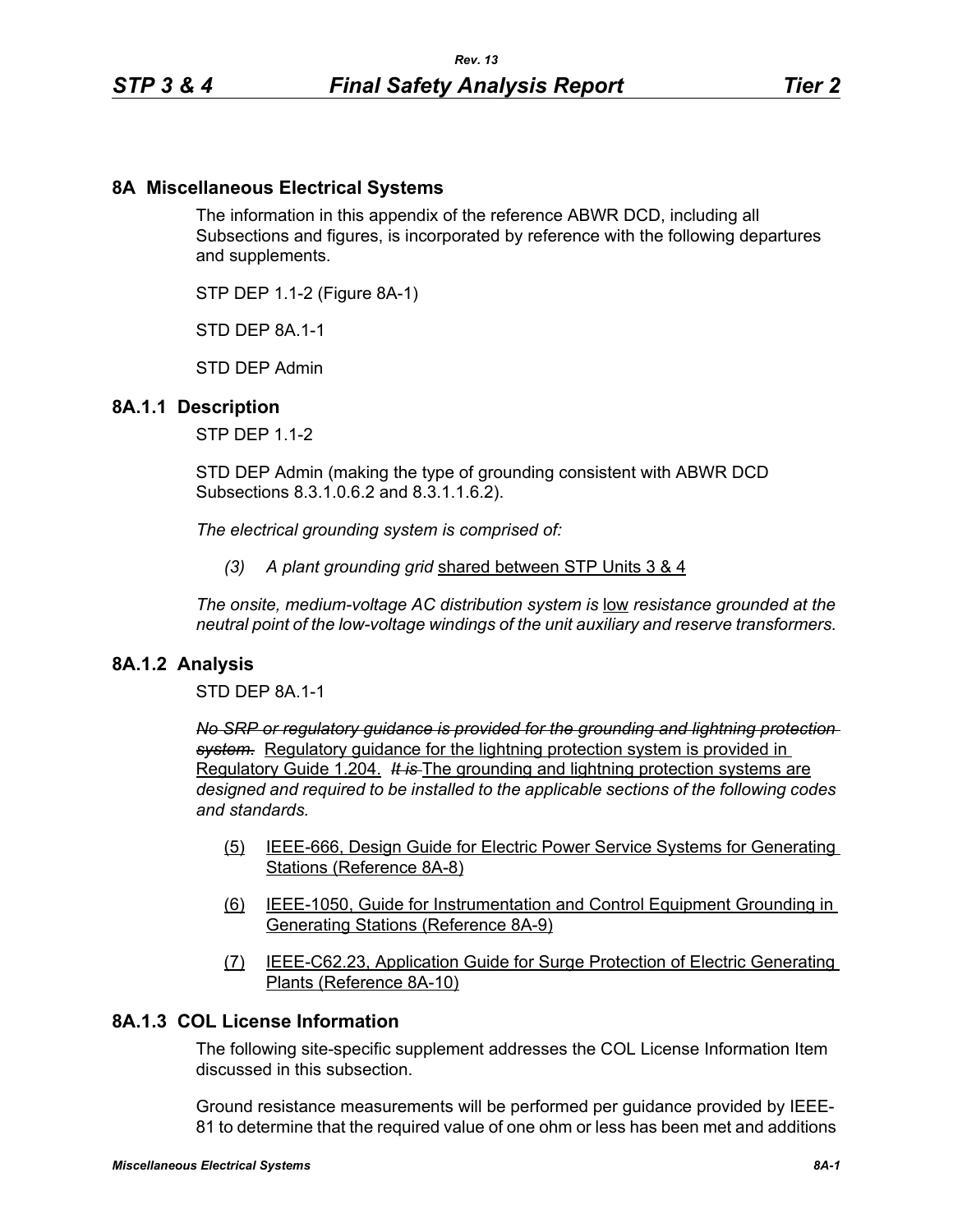to the system will be made, if necessary, to meet the target resistance after site preparation and prior to construction of the permanent buildings. The FSAR will be updated in accordance with 10 CFR 50.71(e) to reflect the results of these evaluations. (COM 8A-1)

### **8A.2.3 COL License Information**

The following standard supplement addresses the COL License Information Item discussed in this subsection.

The design of the cathodic protection system meets the following minimum requirements consistent with the requirements in Chapter 11, Section 9.4 of the Utility Requirements Document issued by the Electric Power Research Institute (Reference 8A-5).

- *(1)* The need for cathodic protection on the entire site, portions of the site, or not at all is determined by analyses. The analyses are based on soil resistivity readings, water chemistry data, and historical data from the site gathered from before commencement of site preparation to the completion of construction and startup.
- *(2)* Where large protective currents are required, a shallow interconnected impressed current system consisting of packaged high silicon alloy anodes and transformer-rectifiers are normally used. The rectifiers are approximately 50% oversized in anticipation of system growth and possible higher current consumption.
- *(3)* The protected structures of the impressed current cathodic protection system are connected to the station grounding grid.
- *(4)* Localized sacrificial anode cathodic protection systems are used where required to supplement the impressed current cathodic protection system and protect surfaces which are not connected to the station grounding grid or are located in outlying areas.
- *(5)* Prepackaged zinc-type reference electrodes are permanently installed near poorly accessible protected surfaces to provide a means of monitoring protection level by measuring potentials.
- *(6)* Test stations above grade are installed throughout the station adjacent to the areas being protected for termination of test leads from protected structures and permanent reference electrodes.

## *8A.3.4* **8A.4 References**

STD DEP Admin

The following standard supplement addresses new references: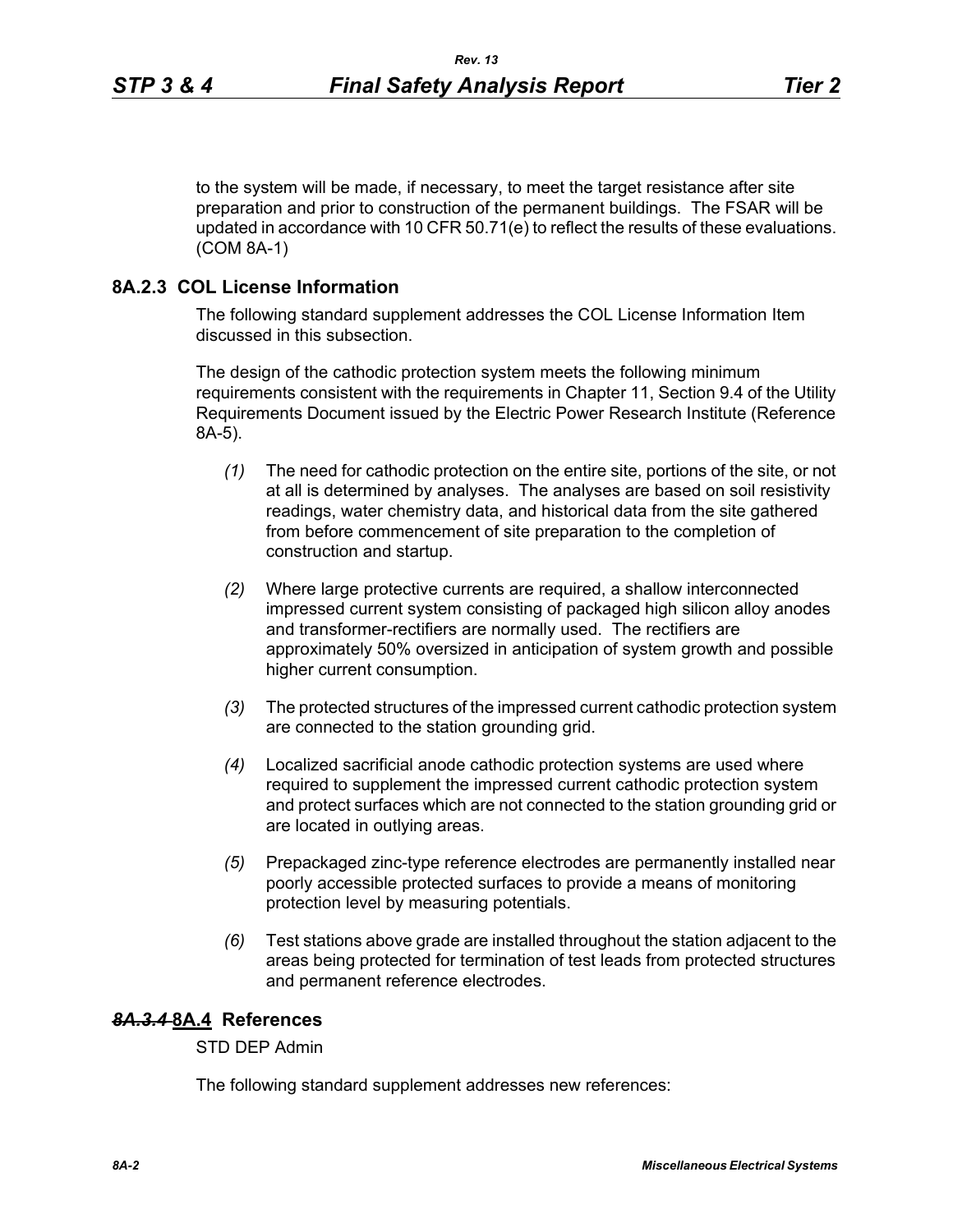- 8A-8 IEEE-666, Design Guide for Electric Power Service Systems for Generating Stations
- 8A-9 IEEE-1050, Guide for Instrumentation and Control Equipment Grounding in Generating Stations
- 8A-10 IEEE-C62.23, Application Guide for Surge Protection of Electric Generating Plants